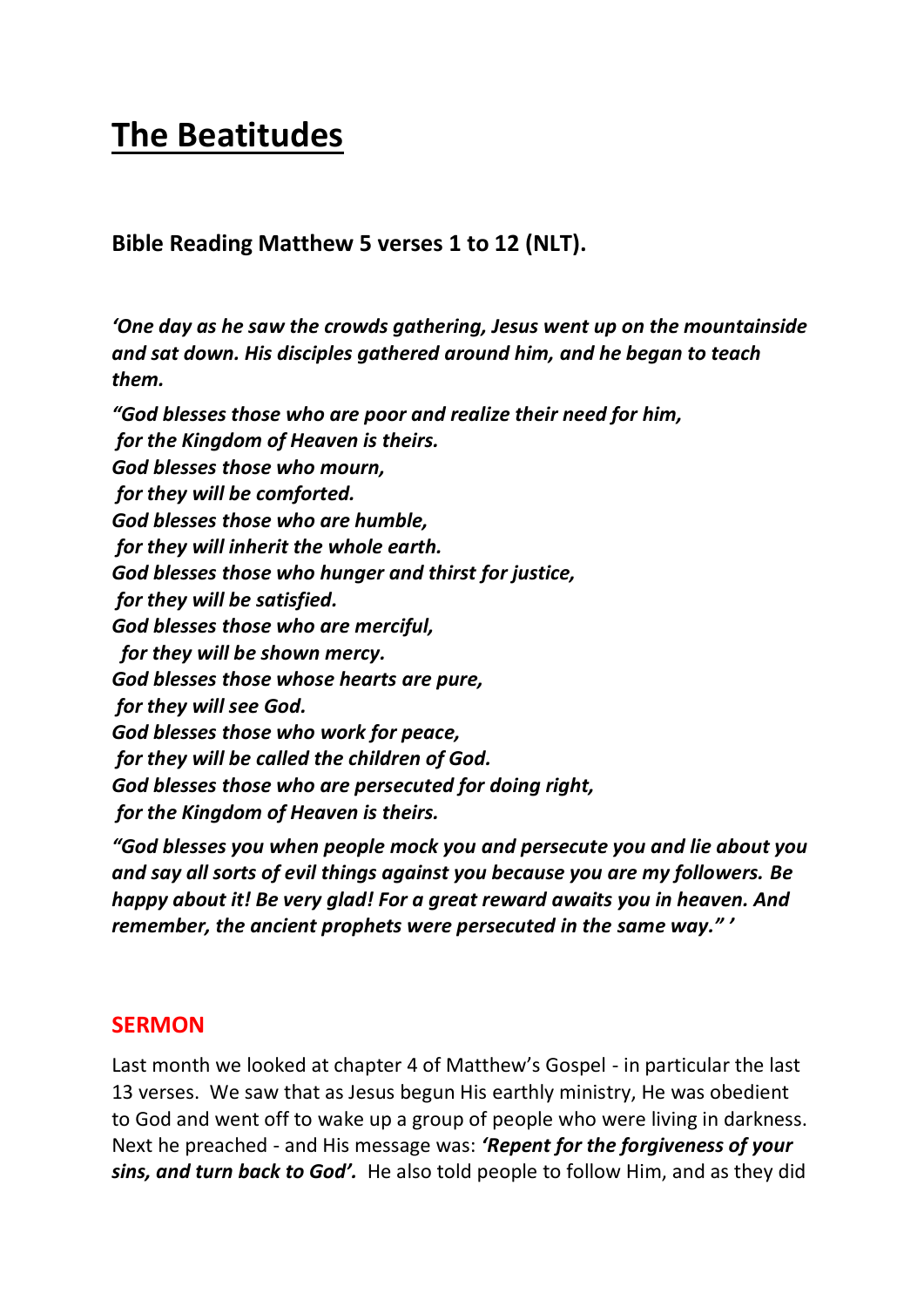so He enabled them to fulfil their God-given purpose for their life. He taught people about God's Kingdom and He healed people. In fact, He healed everyone that was brought to Him.

Today, I believe God wants me to talk about the next section of Matthew's Gospel; the first part of Chapter 5, a passage that has become known as 'The Beatitudes'.

I've never come across this word outside the Biblical context and so when I checked to see if it had a specific meaning, the most simplest meaning I found for the word 'Beatitudes' was: 'blessings' or 'supreme blessedness'. A typical dictionary definition of the word 'blessed' includes words like: 'happiness, pleasure and contentment.'

Although the scriptures I am using today come from the New Living Translation, the NIV Study Bible definition also helps throw some light; it says 'Blessed means more than' happy' because happiness is an emotion often dependent on outward circumstances. 'Blessed' refers to the ultimate wellbeing and distinctive spiritual joy of those who share in the salvation of the Kingdom of God'.

And so, in the Beatitudes, Jesus says if you want to experience supreme happiness, pleasure, contentment, - if you are looking for the secret to your ultimate wellbeing, then these are the things to aim for:

**To be poor, be in mourning, be humble, strive for what is just, be merciful, pure, work for peace, and be prepared to be persecuted.** Not exactly what **most** people think of as happiness or contentment – wouldn't you agree?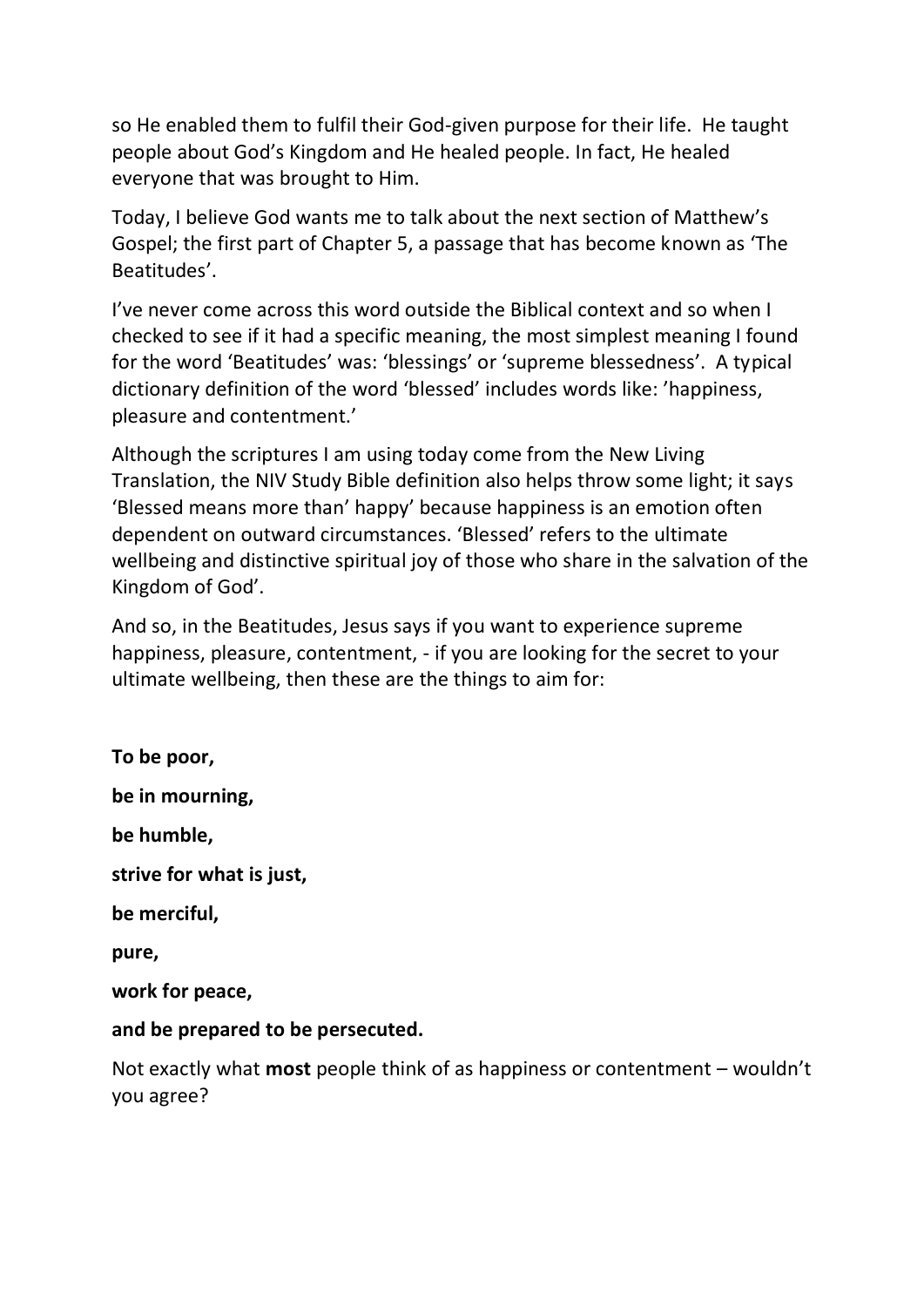So why does Jesus say, those who are blessed are those who, by the world's standards, seem to be poor, suffering, mourning and doing what is right even in the face of persecution?

Well, let's examine each of the phrases in the passage Jesus shares with us.

On further investigation, we find the Greek language used in the first phrase actually means 'blessed are the 'poor in spirit' rather than the physically or financially poor.

Oswald Chambers, an amazing early 20th century man of God says 'The Doorway to the Kingdom' is being poor in spirit (or as he puts it) 'paupers in spirit'.

In effect Jesus is saying we will be blessed if we realise in our spirit that we don't know it all, that we have much more to learn about God's Kingdom, and that without Him we can do and achieve nothing of any real or lasting value. That, I believe is God's definition of humility, the opposite of pride.

Returning to the scripture passage, secondly, Jesus says 'blessed are those who mourn for they will be comforted'.

Why will we be comforted when we mourn?

Well the simple answer is 'because Jesus says so' (and in John 14 v 6 it says **'Jesus is the Truth'** so what He says can be trusted) but I think it's more than that. God knows what it is to mourn. He must have deeply mourned the coldblooded torture and death of His one and only Son on the Cross, even though He planned in advance that this would be His way to offer salvation to mankind. He understands the pain we bear when we lose a loved one and so He knows how much we need His comfort, and so He promises to give it.

The King James Version of Psalm 30 says '*weeping may endure for a night, but joy cometh in the morning.'*

It may not come as soon as we want, but eventually comfort comes to those who mourn; that is Jesus's promise.

Third, Jesus said '*Blessed are the humble'* and that links in with the poor in spirit. As I have already mentioned, humility is the opposite of pride. Jesus repeats something King David said 1,000 years previously. In Psalm 37 and verse 11 David said:

'The meek (or the humble) will inherit the land and enjoy peace and prosperity'.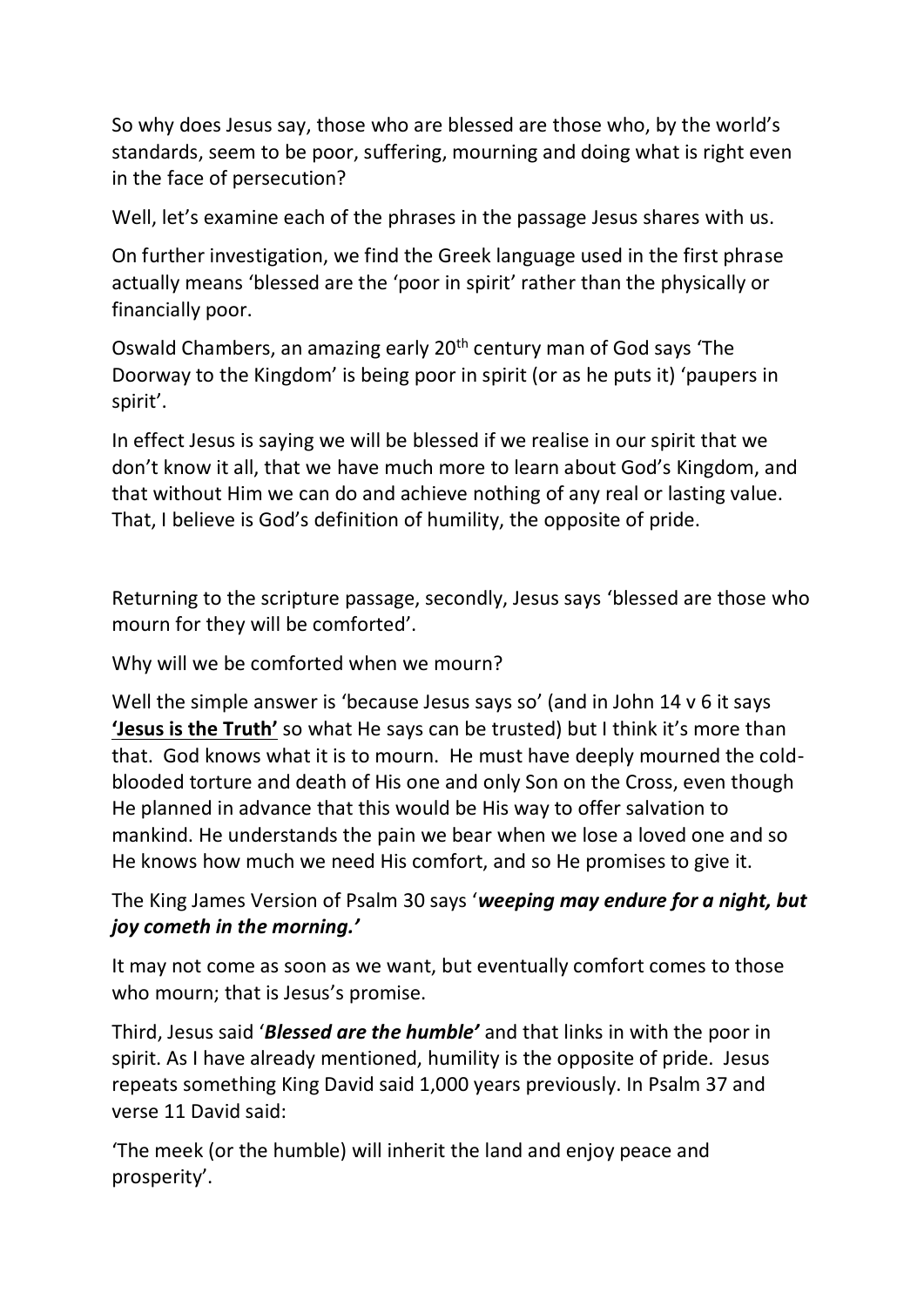Jesus said: 'God blesses those who are humble, for they will inherit the whole earth.'

The humility Jesus is talking about is our disposition before God. Humility guards us from the sin of pride.

The proud say *'There is no God, it's all about me. I will live my life my way'.* Humility says '*Without God I am nothing, and I can do nothing of any value.*

Everything I am and everything I have come from you God and I am eternally thankful to You!

I believe that is the kind of humility Jesus is seeking in you and in me.

Fourth, Jesus says blessed are those who hunger and thirst for justice (some translations say 'righteousness' because the Greek word can mean either),

Oh, that the world would do what is right and just. Oh that our politicians and councillors would do what is right and just, rather than what is politically expedient. As I wrote this page of my sermon I had earlier in the morning heard on the BBC TV news that the Govt of Thailand (formerly Siam) were turning away all migrants that wanted to try to come by boat, illegally I guess, into their country.

A fishing boat with 300 sick or dying men, women and children fleeing from persecution in Myanmar (previously Burma) had been at sea for 3 months. These powerless people were screaming and begging for food and water but the Thai patrol vessels mercilessly turned them away from Thai waters and took them out deeper into the ocean! Oh that leaders would do what is right.

Our job as Christians is to be just towards all who cross our path, just like the Good Samaritan took care of the man who had been beaten and robbed. If we do so, God promises a blessing.

Fifth, Jesus tells us that we will be shown mercy if we are merciful.

I am sure there are times when we all find it quite difficult to express mercy to some people, don't we? But in verse 44 of the chapter we are studying, Jesus says 'Love your enemies, pray for those who persecute you!'

God's nature is to love and forgive, He goes on doing it all the time and He calls us to be like Him.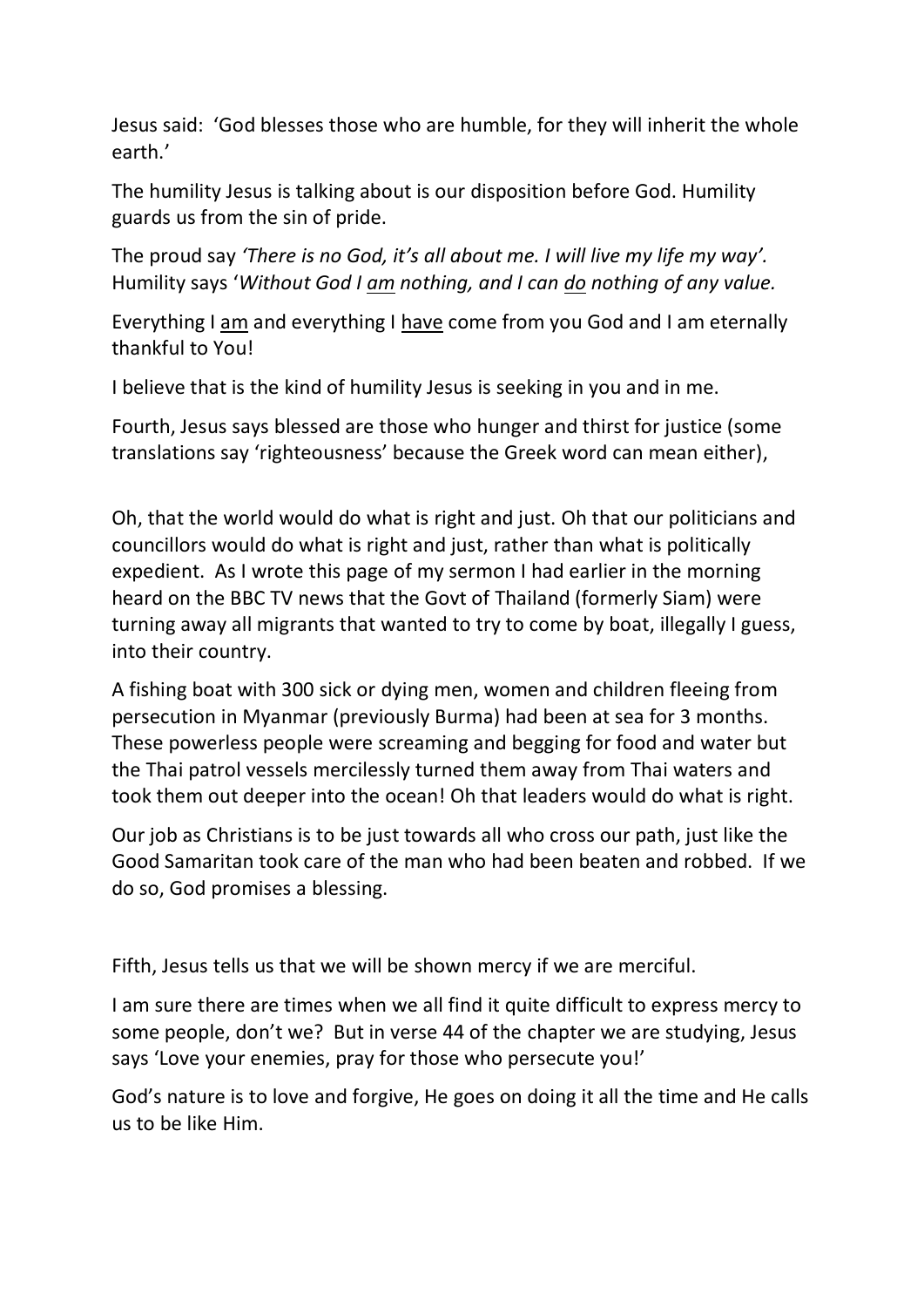In Matthew chapter 28, Jesus contrasts how merciful God is, when we ask for mercy, with how merciless we can, be when others ask it of us. God is depicted as a master who completely let off a servant who owed him an enormous debt, simply because he asked for mercy.

That same servant himself had a servant who owed him a somewhat modest debt and he demanded that servant to pay back what he owed him. The man asked for mercy but was shown none; instead he was taken to the authorities and thrown into prison! You probably know the story – listen to how Jesus said God responded:

*'Then the king called in the man he had forgiven and said, 'You evil servant! I forgave you that tremendous debt because you pleaded with me. Shouldn't you have mercy on your fellow servant, just as I had mercy on you?' Then the angry king sent the man to prison to be tortured until he had paid his entire debt.*

*"That's what my heavenly Father will do to you if you refuse to forgive your brothers and sisters from your heart." '*

God is gracious and merciful to us daily - and he expects us to do likewise!

In Luke 6 v 35 we read '*God is kind to the ungrateful and wicked'*. And in Matthew 5 v 45 it says: *'For God gives his sunlight to both the evil and the good, and he sends rain on the just and the unjust alike'*. God is truly merciful – blessing both the bad and the good – but He is a just God too, and He will ultimately judge evil and wrongdoing, on the approaching day of judgement.

Next the Lord says we are to be '*pure in heart'*. What does that mean?

The heart in this context is the centre of one's being – including the mind, the will and the emotions. When the psalmist said in Ps 4, v 7 *'You have filled my heart with great joy',* he wasn't referring to the organ in his body that pumps the blood around. He was saying that his whole being was full of joy.

In the flesh (that is our unsaved, natural self, without God), I would suggest being pure in heart is extremely difficult. Certainly 'people of the world' (that is those without any faith or moral compass) seem to want the opposite of this, many want to be carefree and enjoy selfish, maybe even perverted thoughts and deeds daily. Oswald Chambers says being 'pure in heart' is the result of continued spiritual harmony with God. It is not just 'innocence'. It means refusing to do or even think certain things. It also means some things,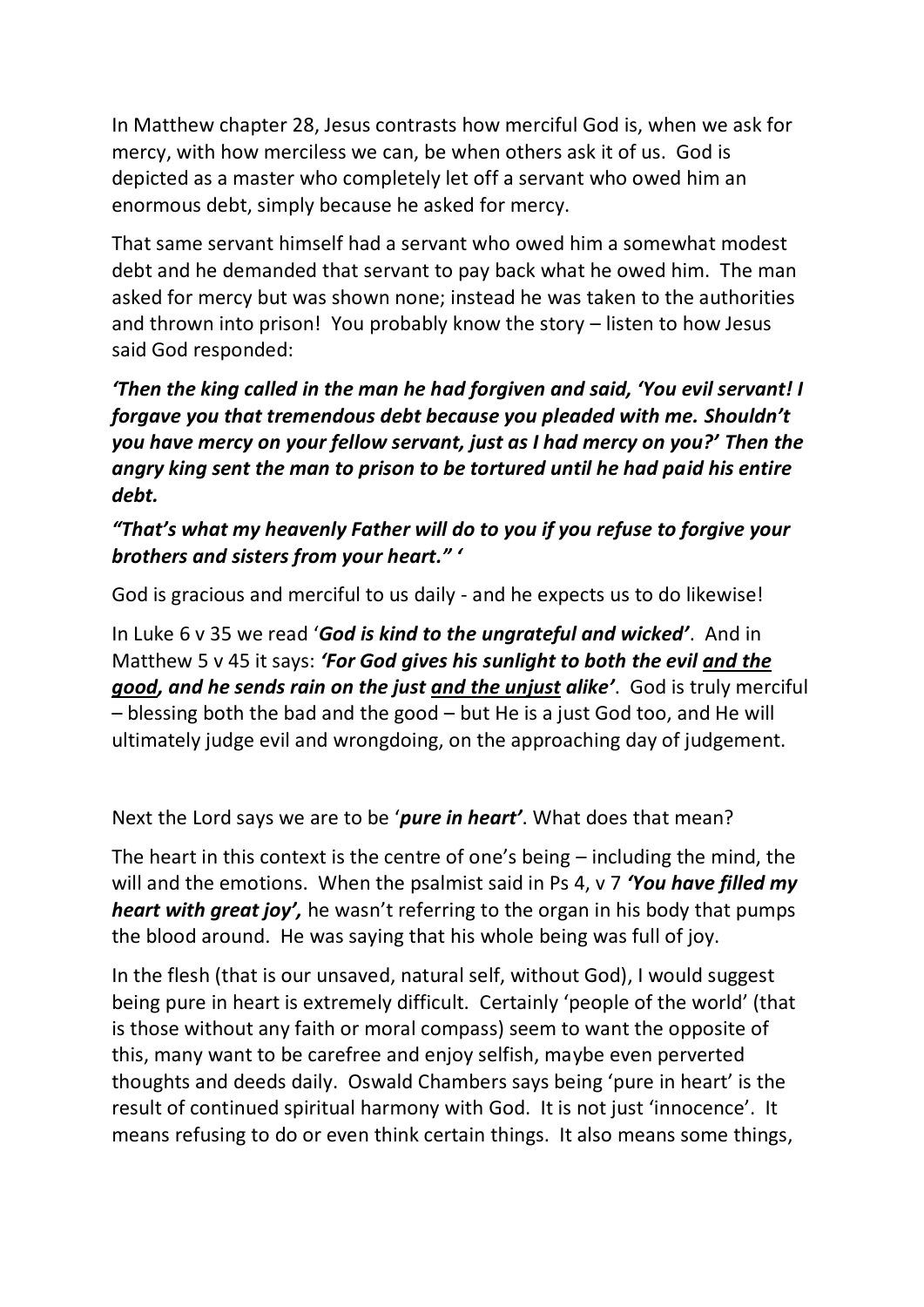which others may consider acceptable (even to other Christians), will become unacceptable for us.

And so it is that King David said in Psalm 24:

*Who may climb the mountain of the LORD? Who may stand in his holy place? Only those whose hands and hearts are pure, who do not worship idols.*

Next Jesus tells us there is a blessing for those who '*work for peace'* (or 'peacemakers' as it says in the NIV and the King James versions).

Now there is a big difference between a peacekeeper and a peacemaker. Let me explain.

I am a peacekeeper but Michele is a peacemaker! **I** always seek to avoid confrontation - so I tend to keep my thoughts to myself and brush things under the carpet; anything to avoid tackling a relational issue. Many of us are like that...

In Ephesians chapter 4 though it says '*Don't let the sun go down while you are still angry, for anger gives a foothold to the devil'*. What that really means is 'sort it out'.

Michele will do everything in her power to ensure she does what she can to resolve a difficulty as soon as possible. She will do the hard work of resolving conflict and restoring the relationship; she will of course need with the willingness of the other party. Once the matter is resolved, it is not brought up again. That's the kind of peace-making Jesus is talking about - and I am now learning the benefits of being like that. If ever the world needed more peacemakers it is now.

Finally Jesus says not only will you be blessed if you are persecuted for doing and speaking out what is right - and being one of His followers - but a great reward awaits you in Heaven. That suggests to me that Jesus knows how hard it is for us to do what is right in the face of persecution; surely it is more natural and much easier to do and say nothing if it will avoid confrontation, and even worse, persecution.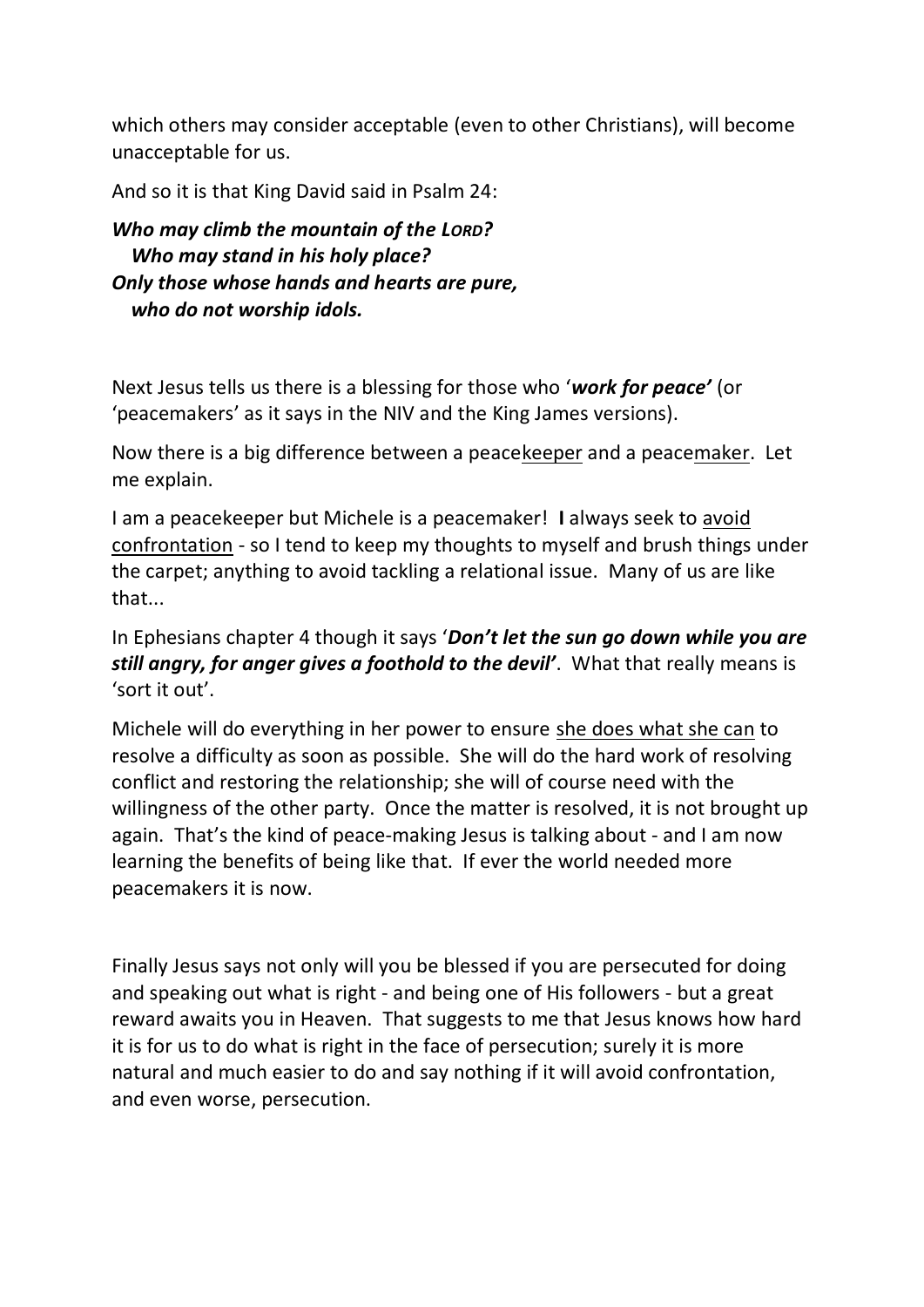I believe that is why Jesus reassures us of the importance of not caving in when under pressure, He offers us a great reward in Heaven if we will do what is right when we are challenged over truth and righteousness here on earth.

In this politically correct world, are we prepared to stand up like the Christian teachers Johnathon Cahn, Andrew Wommack and others and say 'abortion is murder'?

Consider the case of the Irish baker who is appealing against his conviction for saying 'no' when asked to bake a wedding cake for a gay couple. Or the British Red Cross worker dismissed for privately sharing his thoughts about gay marriage, outside of his role within the organisation? Are we prepared to say gay marriage is wrong?

Are we prepared to tell people what the Bible says about homosexuality?

Would the threat of a fine, loss of our job, or - maybe soon to come – imprisonment, affect what we say, when faced with people scoffing at us and ridiculing us because we stand by what God's Word declares, and what is right and wrong in His eyes?

When you pluck up the courage to speak out the truth in love to someone you know, have you found yourself recoiling from the reaction from those who are hurt by your sincere honest words?

Unbelievers can more easily get hurt when you tell them the truth because their consciences may be seared and the truth cuts them to the quick. The Bible tells us in Hebrews 4 verse 12:

## *'For the word of God (in other words God's truth) is alive and powerful. It is sharper than the sharpest two-edged sword, cutting between soul and spirit, between joint and marrow. It exposes our innermost thoughts and desires.'*

I have been rejected, on occasions, by people in the Church, for speaking the truth to them. Maybe you have too.

A close member of my own family, who is not a believer, was most indignant when I wrote a letter to him many years ago, concerning a very painful and embarrassing matter, attempting to show him what I believed to be the error of his ways. The fall-out was not pleasant. Maybe I should have known better. I think this is what Jesus meant when he said in Matthew 7 and verse 6: